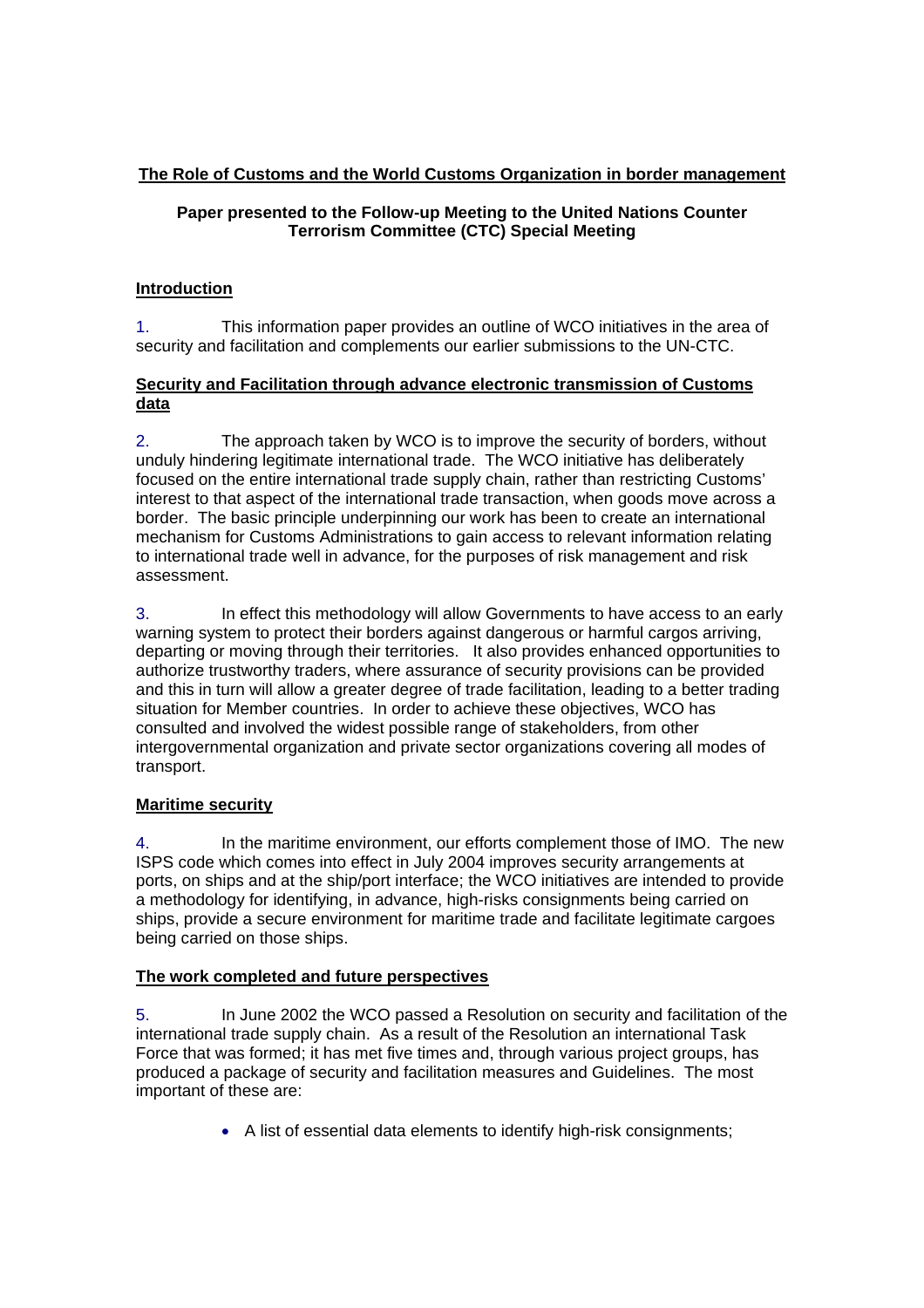• The revised WCO Data model, which takes account of security concerns;

• Advance Cargo Information (ACI) Guidelines, which describe the procedures required for providing/accessing information in advance of shipment;

• A new Convention on Mutual Administrative Assistance in Customs Matters (Johannesburg Convention), to assist in sharing information between national Customs authorities;

• Guidelines for the establishment of national legal and administrative frameworks;

• Guidelines for Customs-business cooperation;

• Advance Technology Databank, providing information to Members on the technology available.

6. This package has been approved and adopted by the WCO Council. The next stages of development include implementing the measures through an Action Plan, initiating a new high-level strategic group of Members, to provide leadership and guidance on future developments and drafting a second Resolution, for consideration during the WCO Council in June 2004;

7. The development of international standards will be considered. If this approach is approved the standards will be created from the Guidelines already developed. This process will involve other international organizations and the private sector.

8. Concerning capacity building WCO has produced a Capacity Building Strategy and Diagnostic Framework. The latter document contains a section on security and facilitation.

## **The relevance of WCO security and facilitation initiatives to the UN Security Council Resolutions 1373 (2001) and 1456 (2003)**

9. As described earlier in this report, the main contribution from WCO towards antiterrorism has been to develop a package of measures relating to security and facilitation of the international trade supply chain based upon the WCO Resolution on Security and Facilitation of the International Trade Supply Chain, adopted in 2002. This comprehensive range of measures has the potential to contribute towards the early warning mechanisms that are described in the UN Security Council Resolutions. The WCO Advance Passenger Information Recommendations and Guidelines, which have been endorsed by the relevant intergovernmental and industry bodies, provide a good practical example of the Customs' contribution towards the early identification of highrisk passengers.

10. WCO and Customs Administrations recognize the need for improved inter-agency partnership on these issues. An example of the contribution that Customs can make in this broader anti-terrorism context is the work currently being done by the Secretariats of WCO and International Atomic Energy Agency (IAEA). Co-operation between the two organizations has been built-up over a number of years and as a result identification manuals, videos and training material have been jointly developed. The WCO Members and Secretariat have also been contributing as expert resources and students in the